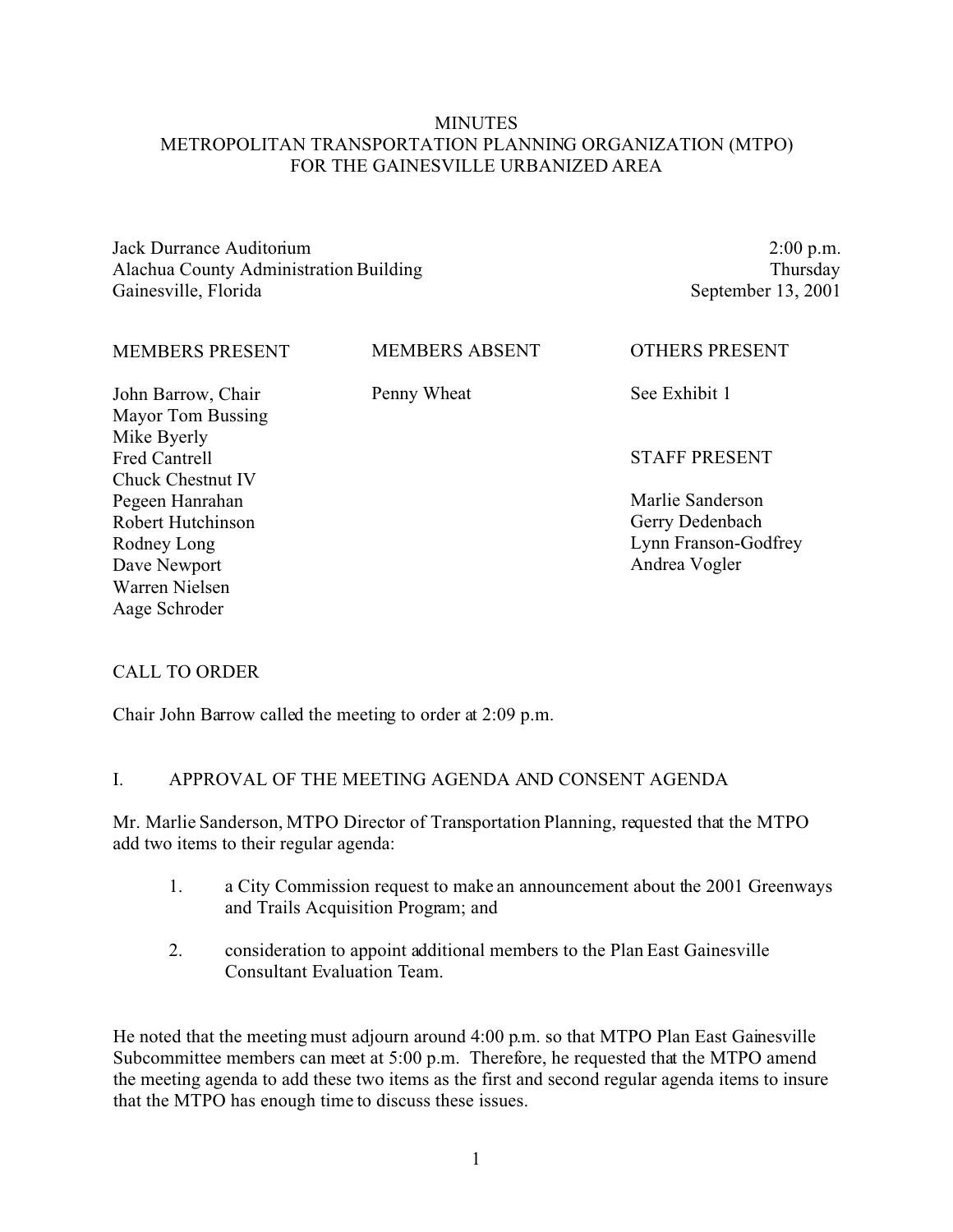## **ACTION: Commissioner Long moved to approve the consent agenda and meeting agenda as amended to add items:**

- **I. 2001 Greenways and Trails Acquisition Program; and**
- **II. Plan East Gainesville Consultant Evaluation Team.**

# **Commissioner Newport seconded; motion passed unanimously.**

# I. 2001 GREENWAYS AND TRAILS ACQUISITION PROGRAM

Mr. Sanderson stated that the City Commission has requested an announcement concerning grant applications that are being accepted through October 23 by the Florida Department of Environmental Protection for the purchase of recreational and ecologically sensitive lands. He reported that it is staff's understanding that the City Commission wanted this announcement made in case there is a project that the City or County staff should consider submitting an application for this year.

Mr. Wayne Bowers, City of Gainesville Manager, stated that he would take the lead on working with City and County staffs concerning whether there is a project that they should consider submitting an application for this year.

# **It was a consensus of the MTPO that Mr. Bowers provide a status report on this grant program at the next MTPO meeting.**

# II. PLAN EAST GAINESVILLE CONSULTANT EVALUATION TEAM

Mr. Sanderson stated that there are two potential funding partners for this project that have expressed an interest in being on the Consultant Evaluation Team- one is the Florida Department of Transportation (FDOT) and the other is the Alliance for Economic Development. He said that staff recommends that the MTPO appoint a representative from both the FDOT and the Council for Economic Development to the Plan East Gainesville Consultant Evaluation Team.

## **ACTION: Commissioner Neilsen moved to appoint a representative from both the FDOT and the Alliance for Economic Development to the Plan East Gainesville Consultant Evaluation Team. Commissioner Hutchinson seconded; motion passed unanimously.**

Mr. Paul Hoffhein expressed concern that there is no east Gainesville citizen representation on the Selection Team.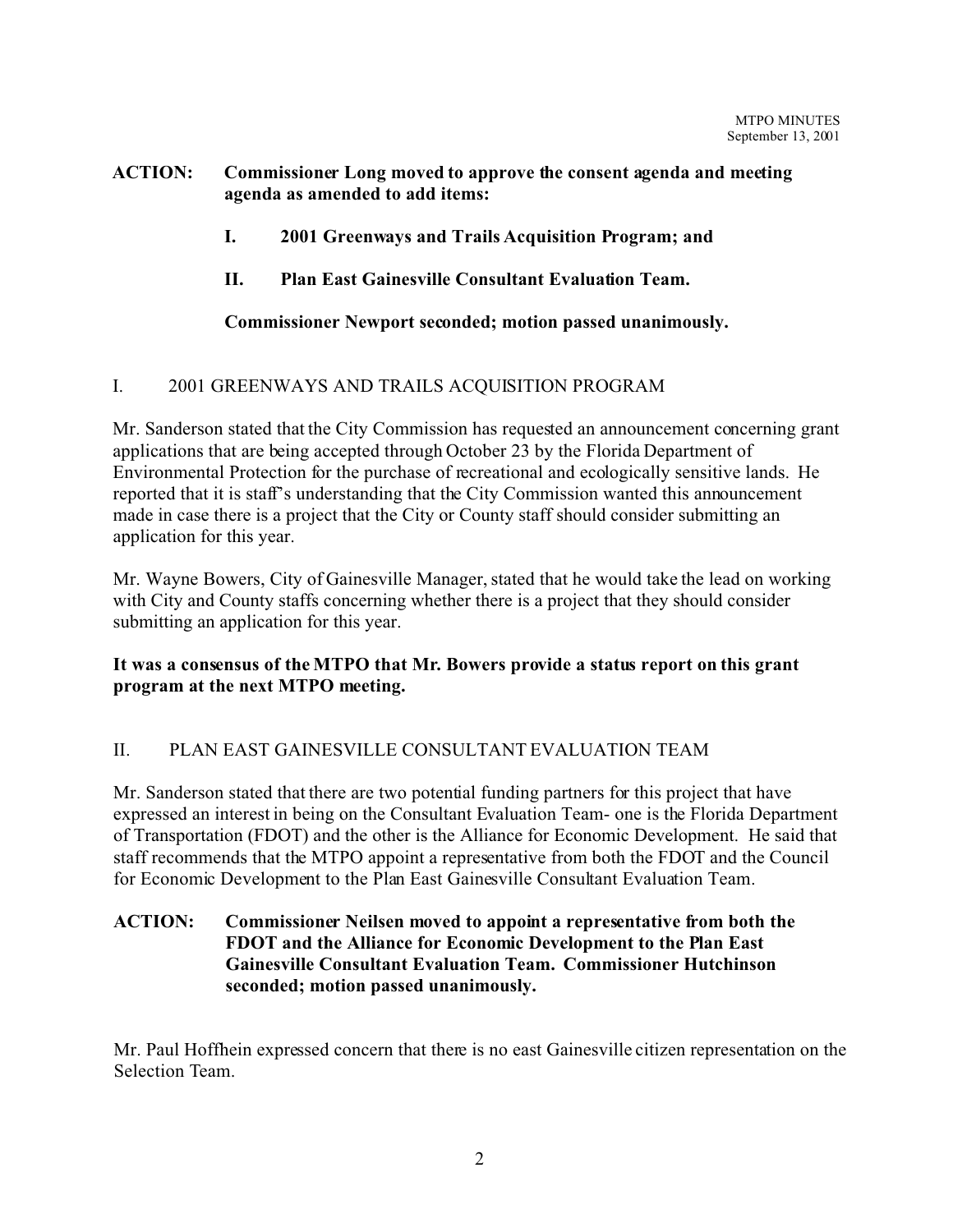Plan East Gainesville Subcommittee Chairman Rodney Long stated that the MTPO appointed a representative from "Front Porch Florida" as the citizen-at-large representative.

# III. HOGTOWN CREEK SEDIMENT PROJECT

Mr. Sanderson provided background information concerning the Hogtown Creek Sediment Project. He stated that this agenda item was discussed by the MTPO at the August meeting. He said that, unfortunately, there was not enough time to finish this discussion. He noted that, as a result, the MTPO instructed staff to schedule a special meeting as soon as possible to continue discussion of this agenda item. He added that FDOT staff is present at today's meeting to give a presentation concerning this project.

Mr. Aage Schroder, FDOT District 2 Secretary, made a presentation concerning the Hogtown Creek Sediment project and answered questions.

A member of the MTPO discussed the City of Gainesville's plans concerning Hogtown Creek. He suggested that FDOT and the City of Gainesville work together to solve the sediment problems throughout the entire Hogtown Creek basin, rather than in one small area of the creek.

The following individuals spoke concerning this agenda item:

| Gary Ihas  | Cindy Smith | David Welch  |
|------------|-------------|--------------|
| Jim Kimbro | Ron Thaler  | Susan Wright |

Ms. Alice Rankeillor, City of Gainesville Public Works Department Engineer, discussed the City of Gainesville's project to prepare a restoration plan for the Hogtown Creek watershed.

The MTPO discussed FDOT's schedule and scope concerning this project.

## **ACTION: Mayor Bussing moved to:**

- **1. request that FDOT:**
	- **A. delay final project approval until negotiations with the City of Gainesville are concluded;**
	- **B. follow a more ecological approach in its design for the project with regards to stream restoration;**
	- **C. design the project to solve flood-related problems associated with storm events of greater than five years;**
	- **D. install less visible fencing than the standard steel chain link;**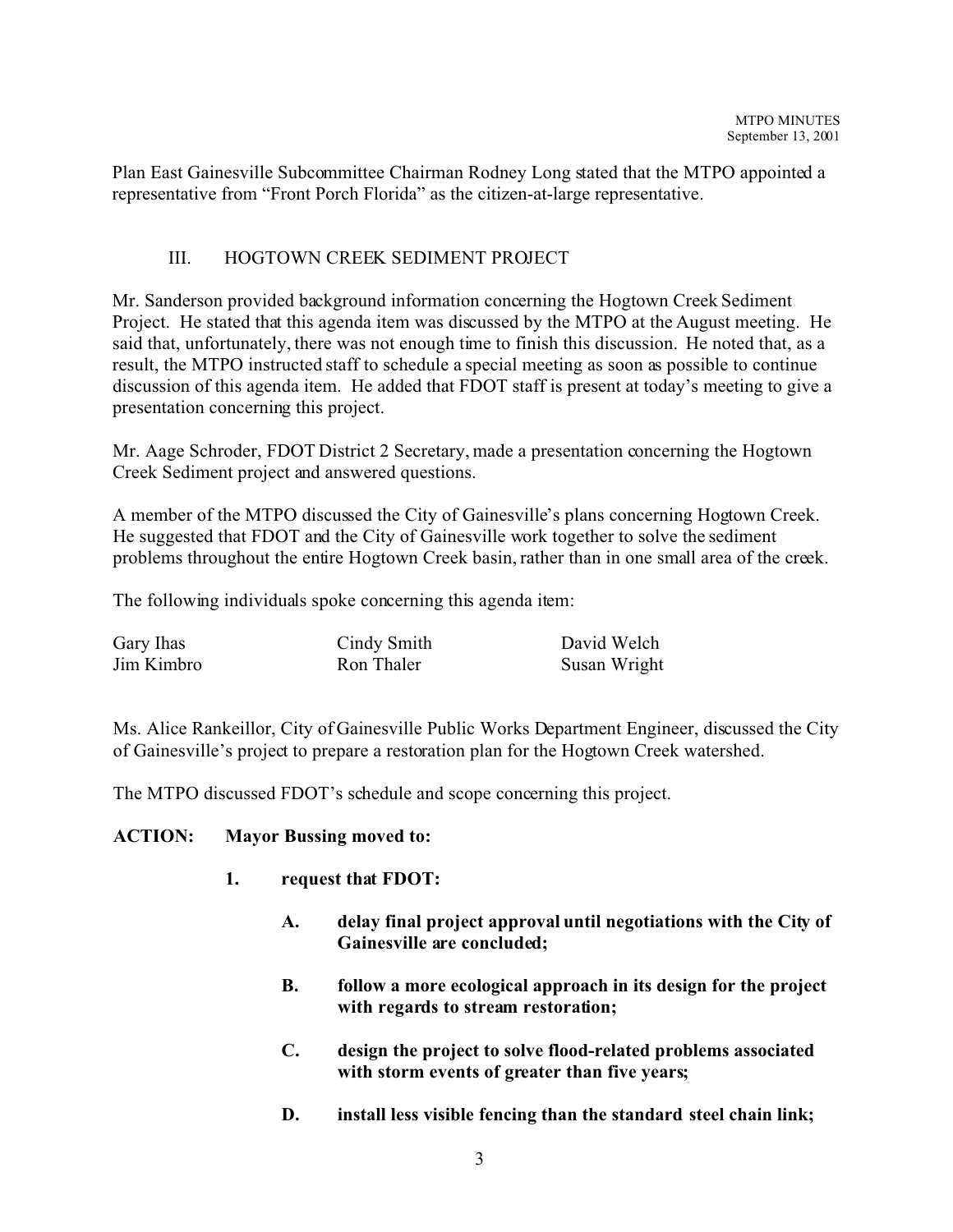- **E. provide naturalistic landscaping to shield the project;**
- **F. remove right-of-way encroachments and transform these areas into green space;**
- **G. provide shared access to the creek at both State Road 26 and State Road 121 through existing development driveways and right-of-way; and**
- **H. submit the revised landscape plan for review by the Design Team;**
- **2. request that the City of Gainesville seek additional funding for amenities such as observation areas and walkways for the project; and**
- **3. request that FDOT discontinue the Hogtown Creek sediment project, and not let the contract, because it is not consistent with the community's vision for Hogtown Creek.**

## **Commissioner Byerly seconded.**

The MTPO continued to discuss the Hogtown Creek Sediment project.

#### **ACTION: Commissioner Hutchinson moved a substitute motion to request that FDOT:**

- **1. delay final project approval until negotiations with the City of Gainesville are concluded or until April 1, 2002, whichever is sooner;**
- **2. in cooperation with the City of Gainesville, negotiate for the removal of right-of-way encroachments and transfer these areas into greenspace;**
- **3. provide shared access to the creek at both State Road 26 and State Road 121 through existing development driveways and right-of-way;**
- **4. submit the revised landscape and trail plans for review by the Design Team and the Bicycle/Pedestrian Advisory Board; and**
- **5. provide alternative design concepts for the walls of the sediment trap.**

**Commissioner Hanrahan seconded.**